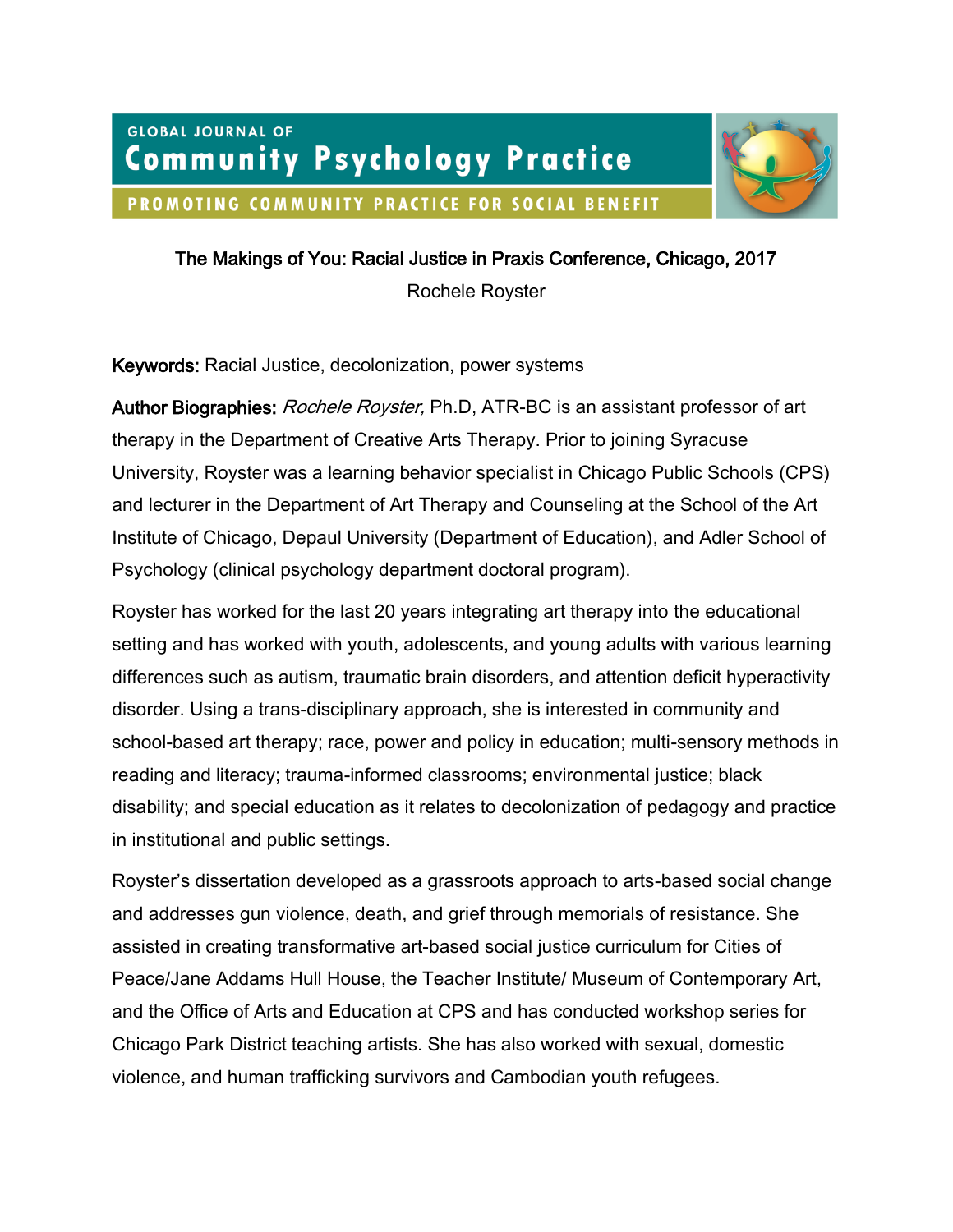In 2017, Royster completed a Ph.D. in community psychology at National Louis University in Chicago and also holds master's degrees in special education (2000) from Virginia State University and art therapy (2002) from the School of the Art Institute of Chicago as well as a B.F.A. in studio arts (1998) from Virginia State University. Royster serves on the steering committee of Psychologists for Social Responsibility and is a board director for the American Art Therapy Association.

Recommended Citation: Royster, R. (2022). The Makings of You: Racial Justice in Praxis Conference, Chicago, 2017. Global Journal of Community Psychology Practice, 13(1), 1 - 5. Retrieved Day/Month/Year, from [\(http://www.gjcpp.org/\)](http://www.gjcpp.org/).

Corresponding Author: Rochele Royster, Syracuse University, Syracuse, NY; Email: [raroyste@syr.edu](mailto:raroyste@syr.edu)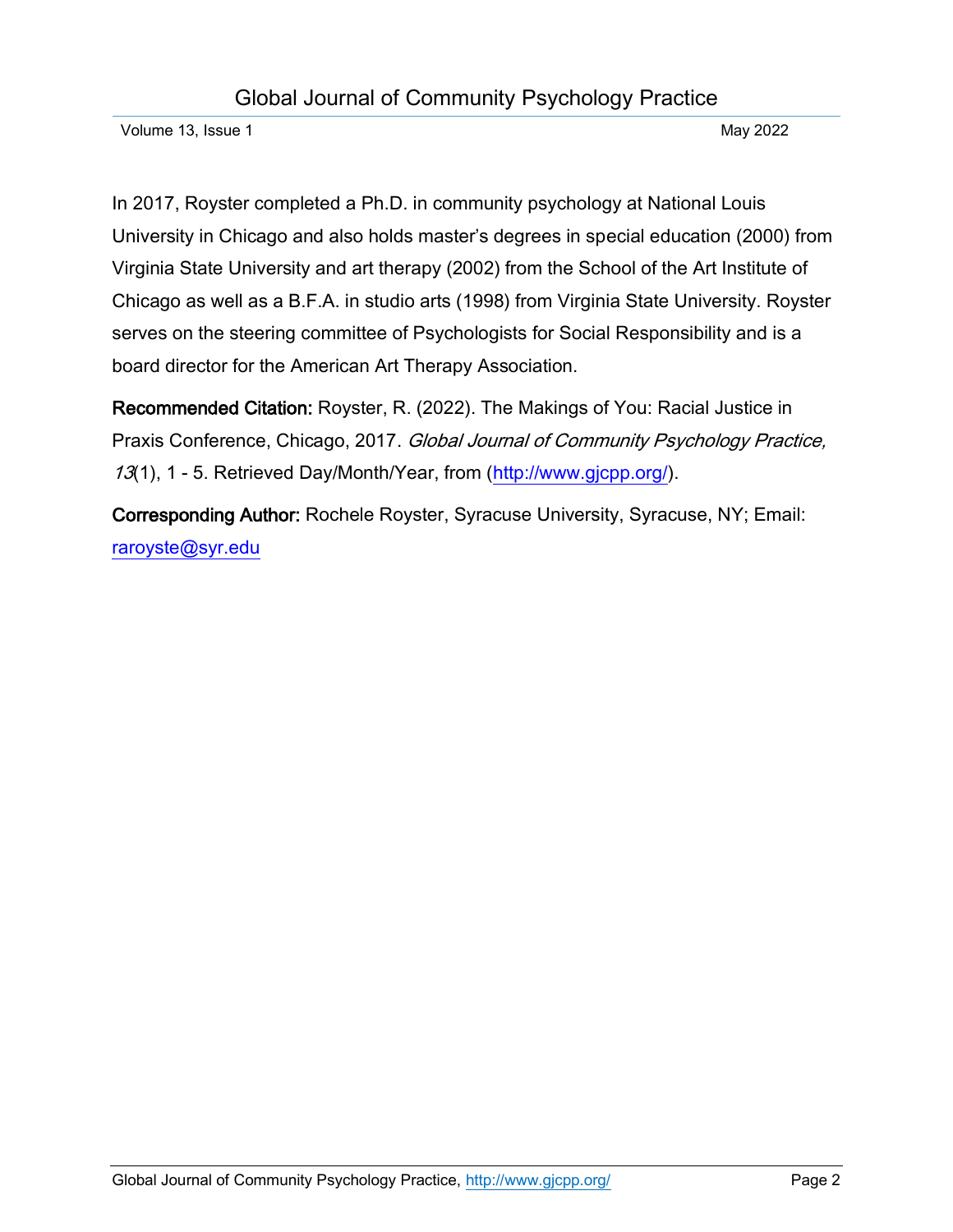## **The Makings of You: Racial Justice in Praxis Conference, Chicago, 2017**

The Racial Justice in Praxis Conference 2017 was an intentional journey to create an academic conference accessible to all including academics, activists, and community members. By breaking down power structures, centering creative resistance, and honoring the voices of the community the conference became a transformative space for growth, connection, and radical joy. The conference was an eclectic gumbo that included research, dialogue, art, music, and culture. This is a written reflection of the process of planning that conference, centering the voice of community, and liberating institutional academic spaces.

#### *Add a little sugar, honeysuckle And a great big expression of happiness*

It was a cold snowy day in Chicago. As I made my way to the university, large fluffy white snowflakes swirled around my head. It was the kind of snow that makes you want to tilt your head back and stick out your tongue to catch a snowflake or two and delight in it melting on your tongue. That wintery weekend, a group of people came together to build. I cannot speak for others in the group but my sole purpose was to "do conferences" differently. I had attended conferences in the past and never felt that I belonged as a young black community centered art therapist and teacher. At times, I felt like a voyeur, staring into other black and brown communities and being schooled on '*the flaw, the cure, and the savior*' by my fellow white academics. My communities were always the ones that were being fixed. When given the opportunity to co-chair this conference, I asked myself, how do we gather as indigenous, black, people of color as conscious practitioners and researchers to share knowledge and still break down the barriers of colonization in academia? How could we gather differently within institutions and find solace amongst the storm? How can we reclaim our voices, space and home?

*The righteous way to go Little one would know*

As with any conference, there was struggle. It was a shifting of power and control dynamics within the group. The elders were releasing the reins and looking to the new blood to lead. As with any change or power struggle, conflict will manifest. Dissension if handled appropriately can push a group or organization forward. How do you respect what has happened before and still create something new and different? How can we center black and brown liberatory research and expression within historically white dominated spaces?

### *The joy of children laughing around you These are the makings of you*

And then there were the children. As a mother of 3, it was natural to involve and bring the children. We created a space where children were welcome. I had never been to a conference that allowed this type of participation. It challenged the space and institution. The university has a safety policy in place that prohibits children from campus, ironically put in place as a way to protect children from inappropriate supervision. The policy was restrictive and refused to stretch its definition to consider "the village" during general public events. The village encompasses parents and guardians' ability to responsibly accompany and provide supervision to minors in their care. Its overgeneralization and exclusion was the epitome of white male hierarchy. Getting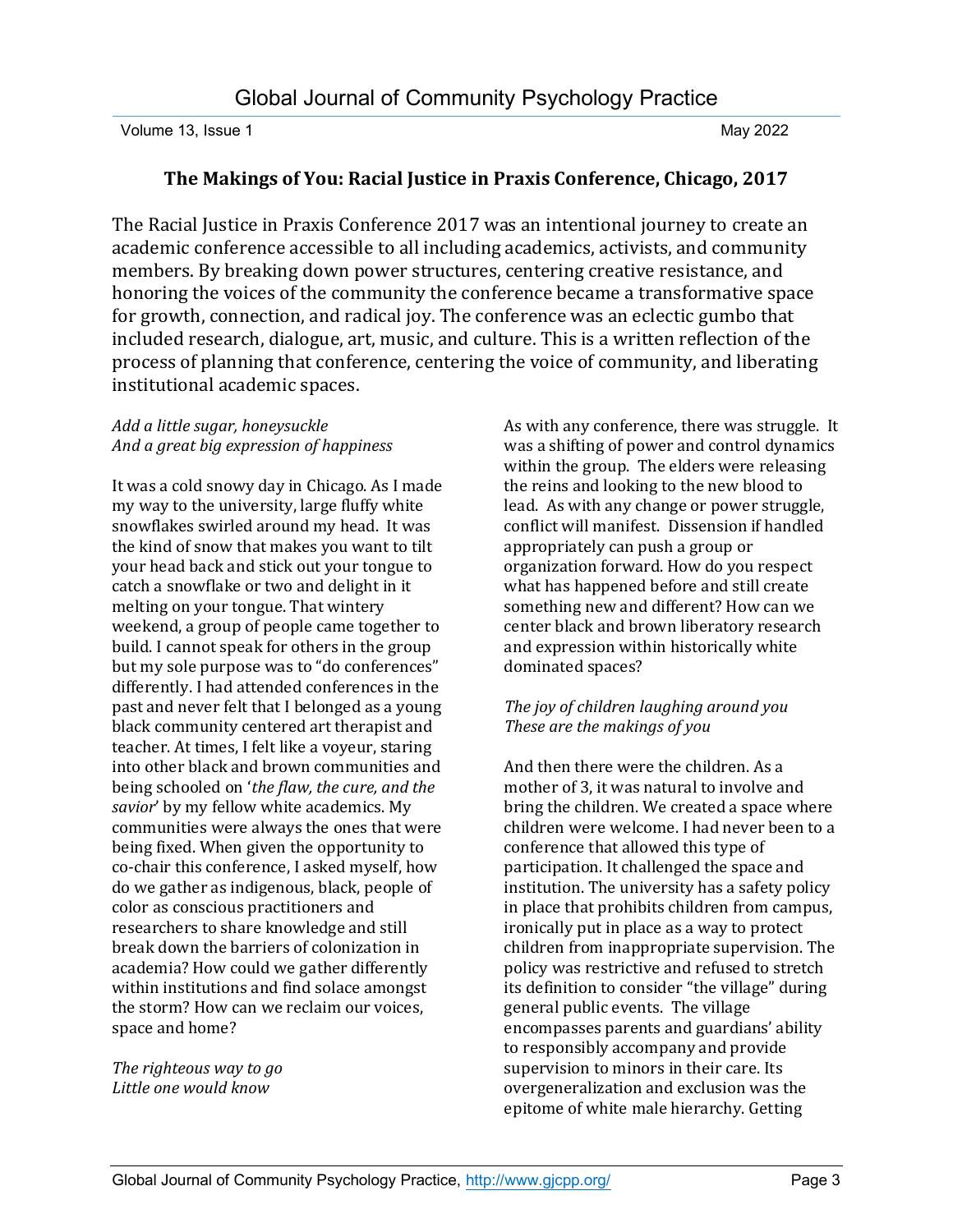special permission we challenged the policy and brought the children and offered childcare to participants. The children brought radical joy, music, laughter and play. Currently, across college campuses, this policy is being challenged and redefined to be more inclusive to children in communal university spaces.

*I've tried to recite They're close but not quite Almost impossible to do Reciting the makings of you*

The conference started and ended with a symbolic ritual of music, drumming and dance. Paying homage to our indigenous ancestors it seemed natural to mark the occasion with this type of ceremony. Within the participatory music and dance performances and workshops, we celebrated and centered black and brown creative resistance. From the dance fight of capoeira, a Brazilian martial art that combines elements of dance, acrobatics, and music practiced by enslaved Africans in Brazil at the beginning of the 16th century as a way to disguise defense training. To the sounds of revolution from the Chicano band from East Los Angeles, Las Cafeteras. A band that uses spoken word and folk music, with traditional Son jarocho, Afro-Mexican music and zapateado dancing to create songs that inspire positive change with themes and references that range from the Civil Rights Movement, United Farm Workers, DREAM Act, immigration reform to female homicides in Ciudad Juárez. Ending the conference with the healing drum workshop led by the band Funkadesi. An eclectic mix of musicians that blends Indian music (bhangra, bollywood, folk) with reggae, funk, and Afro-Caribbean grooves.

We were intentional about including creative art expression and held space for spoken art, performance art, and quilting by conference participants and local artists. This creative art expression has always been essential to our ability to connect, survive and thrive as black and brown people. It was important that this was central to the conference. An art show was included within the conference space, a focal point that displayed artwork that addressed social justice issues. Artist and activist Rachel Wallis brought her project, *Gone But Not Forgotten*, a collaborative quilting project creating a memorial quilt for individuals killed by the Chicago Police Department invited conference participants to engage in a sewing circle encouraging participants to engage in radical empathy, remembering that victims of police killings. Community art action and radical play was the core and foundation of the conference.

#### *These are the makings of you It is true, the makings of you*

The gathering at the beginning of the conference left a profound impression on me. We intentionally started the beginning of the conference by giving everyone space to introduce themselves by name and home. Giving participants a moment to orient themselves in space and time. We all sat knee to knee, toe to toe and defined and brought our safe, controllable, secure ideas of home to the conference. By just bringing our ideas of home to the space we started to dismantle the institutional space with memories of our food, our spices, our songs, our people. It was a framing of space and time and culture that is not often appreciated in a conference space. Each person brought themselves to that space along with their ancestors and broader concepts of home. It was a beautiful space that was given permission to happen. We took time to pay allegiance to ourselves, our homes and the baggage we tote.

I've used the song, The Makings of You by Curtis Mayfield to frame my writing about this conference. This song is part of a larger album that speaks of justice, love, and